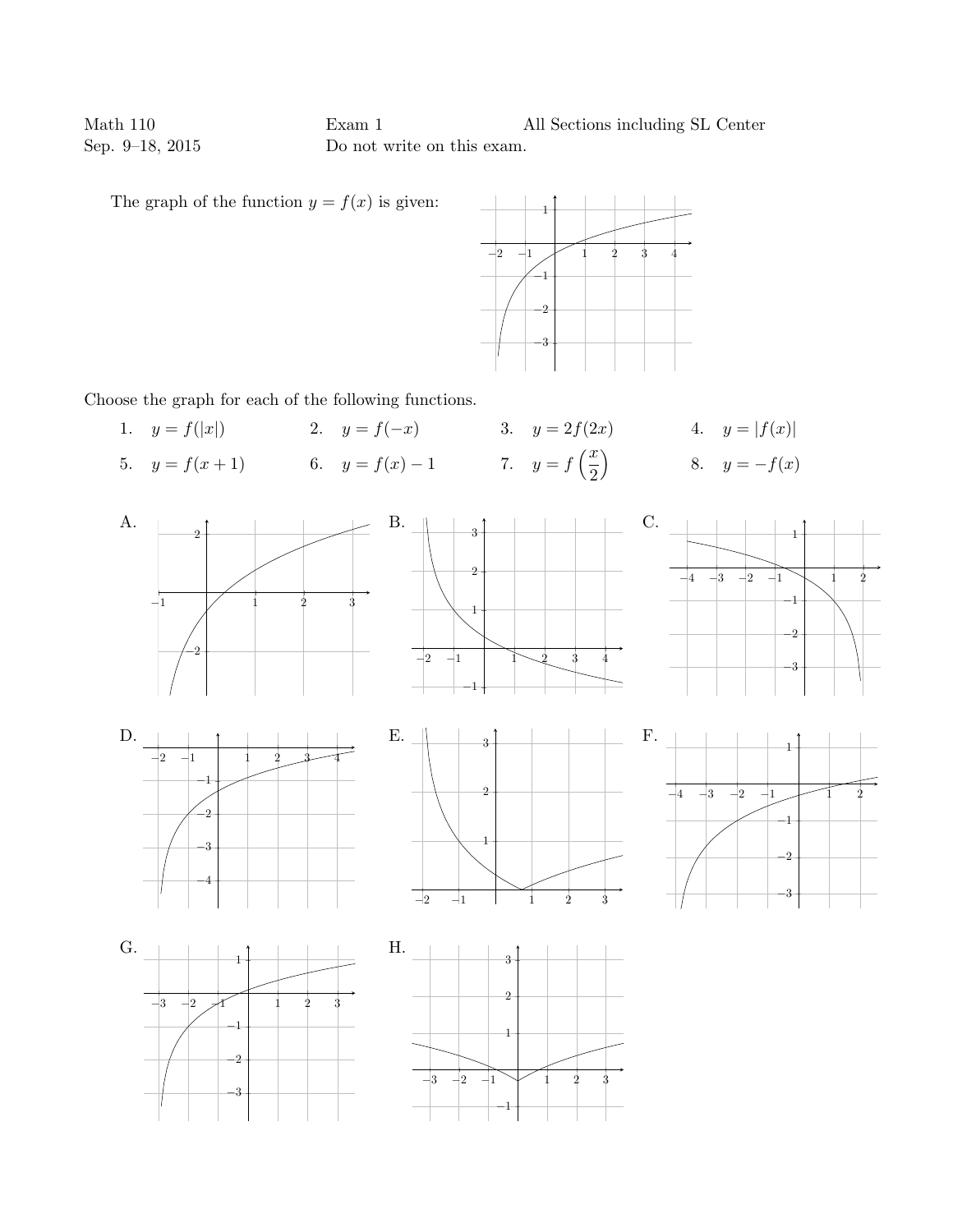For problems 9–12 choose the equation that yields the given graph.







A.  $y=$ √  $3 + x$  $B. y =$ √  $x + 3$ C.  $y =$ √  $x-3$ D.  $y=$ √  $3 - x$ E.  $y = 3 - \sqrt{x}$ 



A.  $y = |x + 1| + 1$ B.  $y = |x - 1| + 1$ C.  $y = |x + 1| - 1$ D.  $y = |x - 1| - 1$ E.  $y = |x - 2| + 1$ 

12.



A.  $y = 1 - 3x$ B.  $y = 3(x - 1)$ C.  $y = 2x - 1$ D.  $y = 3x - 1$ E.  $y = \frac{1}{3}$  $\frac{1}{3}x-1$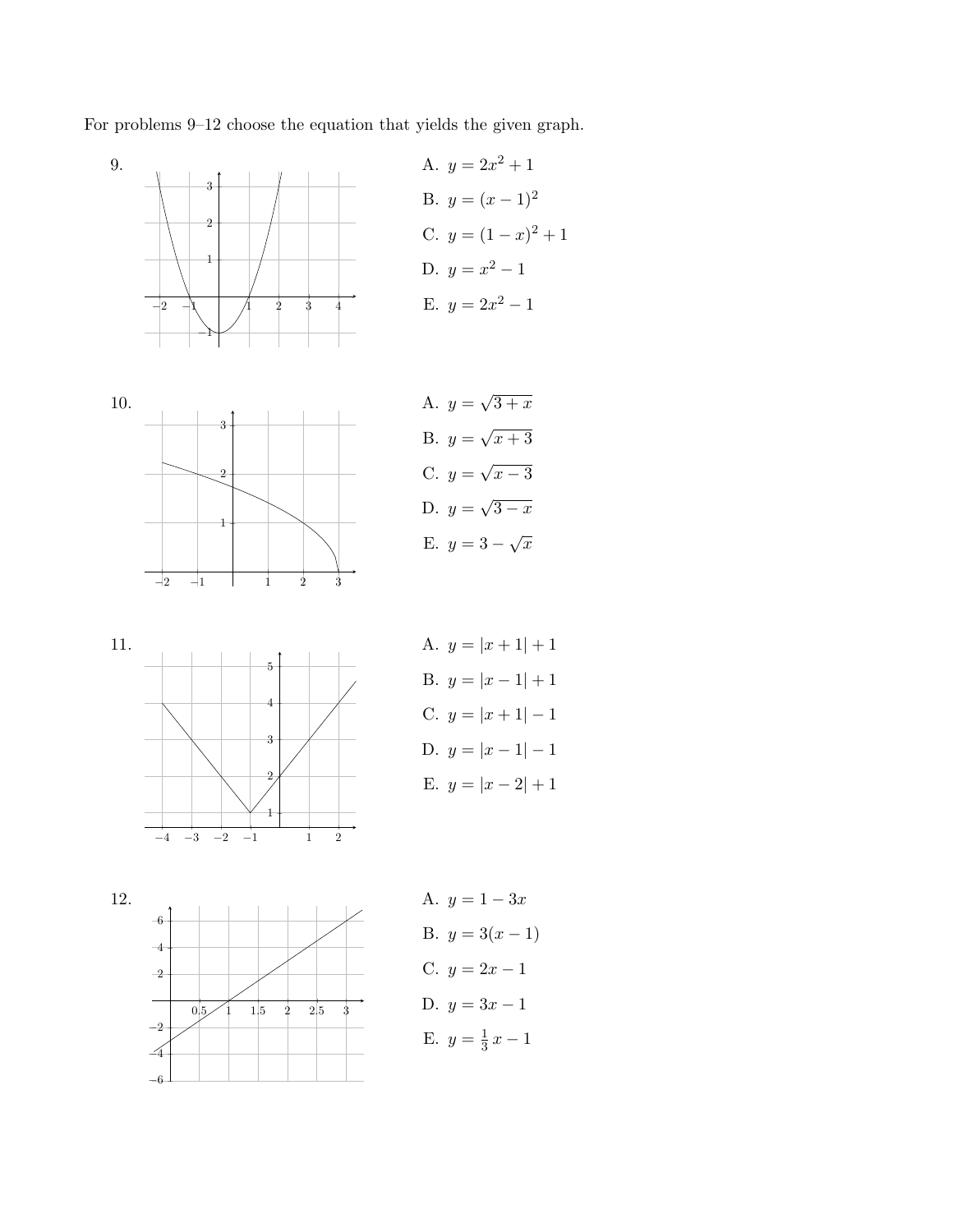Answer the following questions for the quadratic function  $f(x) = -3x^2 + 6x + 1$  whose graph is a parabola

- 13. The graph of the functions opens: A. Up B. Down
- 14. What is the vertex of the parabola?

A. (−1, −8) B. (0, 1) C. (2, 1) D. (1, 2) E. (1, 4)

15. What is the equation of the axis of symmetry for the function?

A.  $x = 2$  B.  $x = -2$  C.  $x = 1$  D.  $x = -1$  E.  $x = 0$ 

16. What is the y-intercept of the function?

A. 0 B. 1 C. 2 D. 3 E. 4

17. How many  $x$ -intercepts does the function have?

A. None B. 1 C. 2 D. 3 E. 4

- 18. What is the range of the function?
	- A.  $\{y | y \ge -1\}$
	- B.  $\{y | y \le -1\}$
	- C.  $\{y | y \ge 4\}$
	- D.  $\{y | y \leq 4\}$
	- E. All real numbers.
- 19. What is the domain of the function?
	- A.  $\{y | y \ge -1\}$
	- B.  $\{y | y \leq -1\}$
	- C.  $\{y | y \ge 4\}$
	- D.  $\{y | y \leq 4\}$
	- E. All real numbers.

20. What is the largest interval on which the function is increasing?

- A.  $(-\infty, 1)$
- B.  $(1, \infty)$
- C.  $(-\infty, 4)$
- D.  $(4,\infty)$
- E. All real numbers.